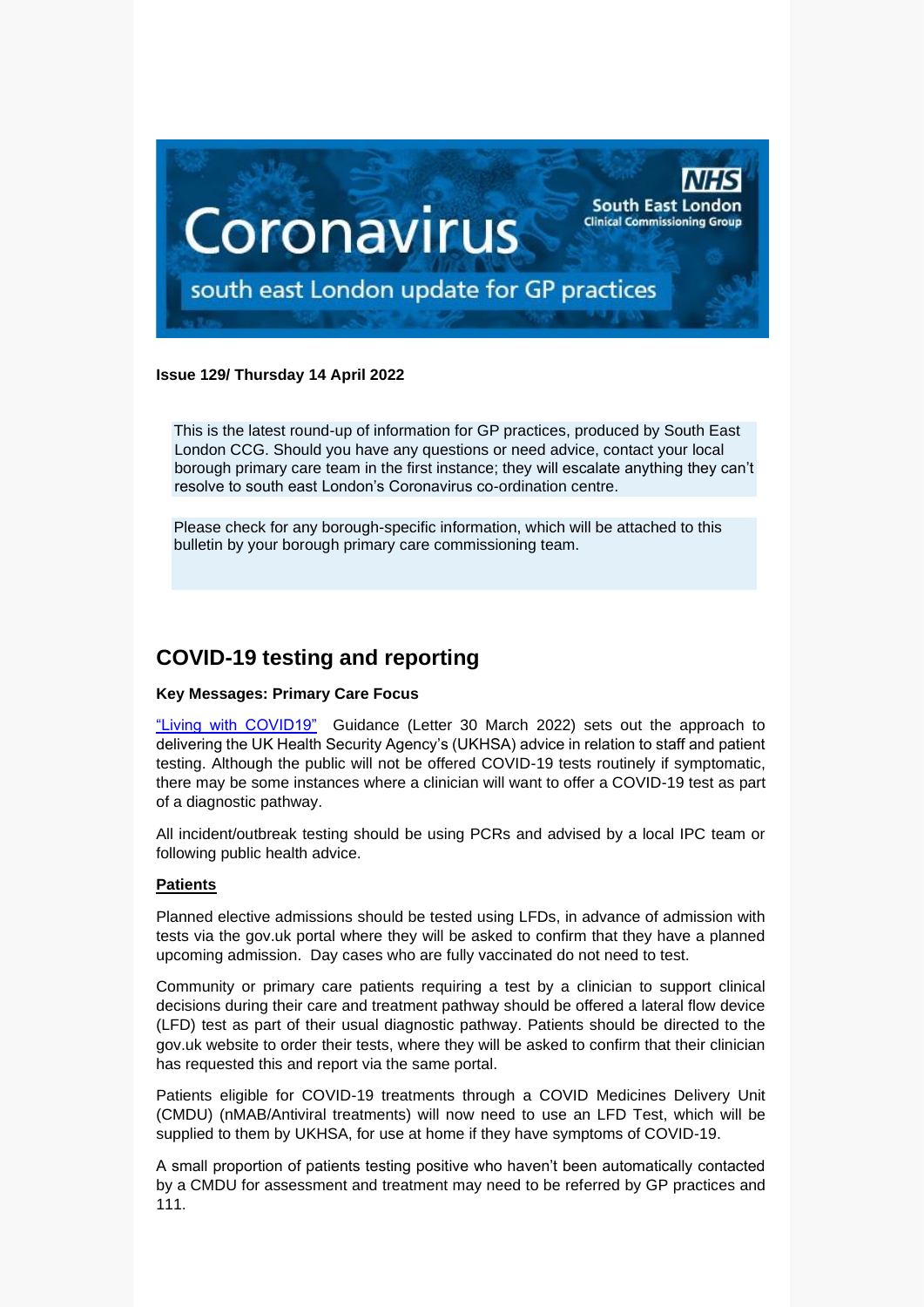You can refer potentially eligible patients if they have tested positive via a PCR test or any LFD test. You can refer patients to the local CMDU using the electronic Referral Service (eRS) or the locally agreed alternative if applicable.

NOTE: One of the treatment options – nirmatrelvir+ritonavir (Paxlovid) – has multiple potential drug interactions so inclusion of the patient's medications in the referral is vital.

#### **Staff**

Asymptomatic NHS patient facing staff should continue to test twice weekly, with kits via gov.uk portal. All Symptomatic NHS staff should test themselves using LFDs. Staff who test positive should continue to follow the current return to work guidance – Testing neg x 2 occasions (24 hours apart) post 5 days.

Staff who are household contacts of a positive COVID-19 case and are asymptomatic can return to work but continue to test twice weekly. They will no longer be required to have a PCR test to return to work but should discuss working arrangements with their line manager as it can take up to 10 days for your infection to develop, during which it is possible to pass on COVID-19 to others, even if you have no symptoms.

Staff should undertake COVID-19 tests on an ad hoc basis if instructed by their employer or director of public health in specific circumstances. Staff will be notified via their line management structure if this applies to them.

#### **ASC and Supportive Living and Care Homes:**

Most visitors will no longer be required to take a test. Only visitors providing personal care should test before visiting but not more than twice a week. NHS staff in care homes should provide evidence of a negative testing within last 72 hours. Other visiting professionals should be tested with tests provided by the care home if they are providing personal care as per the guidance for visitors providing personal care.

Residents admitted from the community, or another care setting should take a PCR test within 72 hours before they are admitted or an LFD if covid positive within the last 90 days. These tests should be provided by the care home.

The Government will continue to provide free symptomatic testing for individuals who live or work in high-risk closed settings, for example in some NHS, Social Care, care homes, supportive living and Prisons (and other Places of Detention) settings where infection needs to be identified quickly to minimise outbreaks.

#### **Lateral Flow Test Kits for NHS Staff on Vaccination Sites:**

Please note that NHS staff should be accessing test kits via the national government website and should be testing and reporting before attending site.

More information on living with Covid-19 can be found on the government website:

[https://www.gov.uk/government/news/government-sets-out-next-steps-for-living-with](https://www.gov.uk/government/news/government-sets-out-next-steps-for-living-with-covid)[covid](https://www.gov.uk/government/news/government-sets-out-next-steps-for-living-with-covid) 

Any testing questions please contact **avril.satchwell@nhs.net Head of SEL CCG Covid** Testing or the wider SEL Testing Team at [selccg.covidtesting@nhs.net](mailto:selccg.covidtesting@nhs.net)

# **GP Updates**

# **Briefing note from UKHSA (6 April 2022) in relation to hepatitis cases in children.**

Please see attached [here.](https://selondonccg.nhs.uk/wp-content/uploads/2022/04/20220406-UKHSA-BN034-Hepatitis-unknown-aetiology-v01.03.pdf)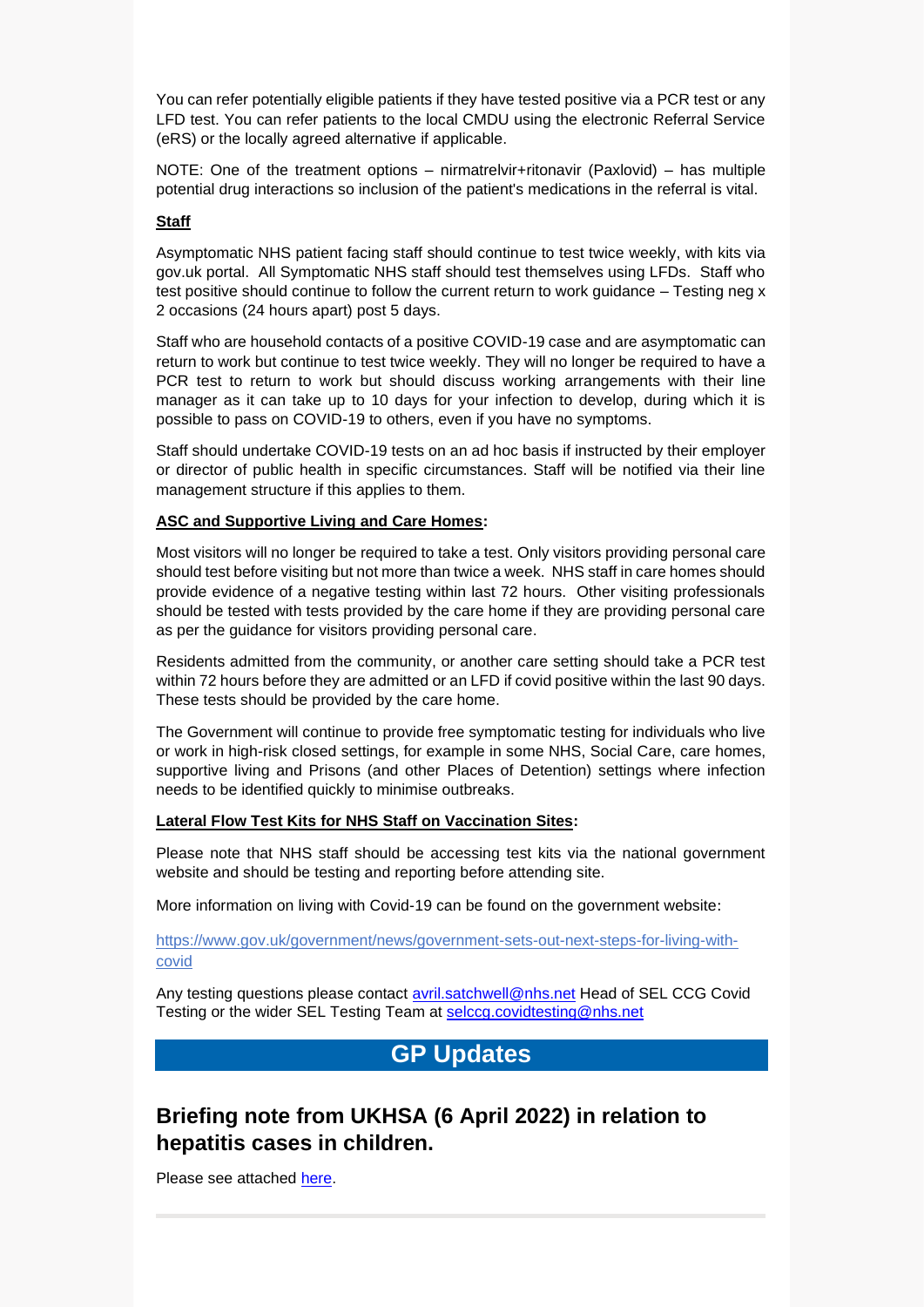# **Vaccination and Immunisation claim process via CQRS**

Please see below documents outlining the CQRS process for the Vaccination and Immunisation claims.

- [CQRS FAQs for Section 7A Public Health Vaccinations & Immunisations](https://selondonccg.nhs.uk/wp-content/uploads/2022/04/CQRS-FAQs-for-Section-7A-Public-Health-Vacs-and-Imms-V2.docx)
- [CQRS Process for Section 7a Vaccination and Immunisation claims](https://selondonccg.nhs.uk/wp-content/uploads/2022/04/CQRS-Process-for-Section-7A-Public-Health-Vacs-and-Imms-V2.docx)
- [Updated claim form.](https://selondonccg.nhs.uk/wp-content/uploads/2022/04/NHS-Immunisation-Payments-Query-Form.docx)

Please contact our team directly with any queries: [england.londonimms@nhs.net](mailto:england.londonimms@nhs.net)

# **Paediatric prescribing within South East London**

Following a recent medication incident relating to the supply of an unlicensed special in primary care for a paediatric patient, the information below is being re-shared with all primary care clinicians and community pharmacy colleagues:

#### **South East London Paediatric formulary**

The Paediatric Formulary is available for prescribing advice (relating to dose and formulation) for healthcare professionals in South East London. This can be accessed via the app (search 'Paediatric Formulary' or online). Signing in details were circulated by your borough medicines optimisation team. Please liaise with your pharmaceutical adviser if you have difficult logging in.

**Contact details of Trust Paediatric Pharmacy Teams during normal working hours between Monday - Friday:**

• **Evelina London Children's Pharmacy Team (GSTT)**

**T** 020 7188 3003

**E** [LetsTalkMedicines@gstt.nhs.uk](mailto:LetsTalkMedicines@gstt.nhs.uk)

• **Kings College Hospital NHS Foundation Trust Women's and Children's Pharmacy Team**

**T** 020 3299 5723 (Denmark Hill) **T** 01689 864013 (PRUH)

**E** [kch-tr.WomenandChildrenPharmacyTeam@nhs.net](mailto:kch-tr.WomenandChildrenPharmacyTeam@nhs.net)

• **Lewisham and Greenwich (Lewisham and Queen Elizabeth) Medicines Information Team**

> **T** 020 8836 4900 **E** [LG.QE-Medinfo@nhs.net](mailto:LG.QE-Medinfo@nhs.net)

• **Royal Brompton Hospital Paediatric Pharmacy Team E** [rbh-tr.paediatricpharmacy@nhs.net](mailto:rbh-tr.paediatricpharmacy@nhs.net)

#### **For urgent out of hours medicines information and stock availability:**

Please contact the on call pharmacist via appropriate hospital switchboard (adults and children), if your query is urgent and cannot safely wait until the next working day:

- Guy's and St Thomas': 020 7188 7188
- King's College Hospital: 020 3299 9000
- University Hospital Lewisham (LGT): 020 8333 3000
- Queen Elizabeth Hospital (LGT): 020 8836 6000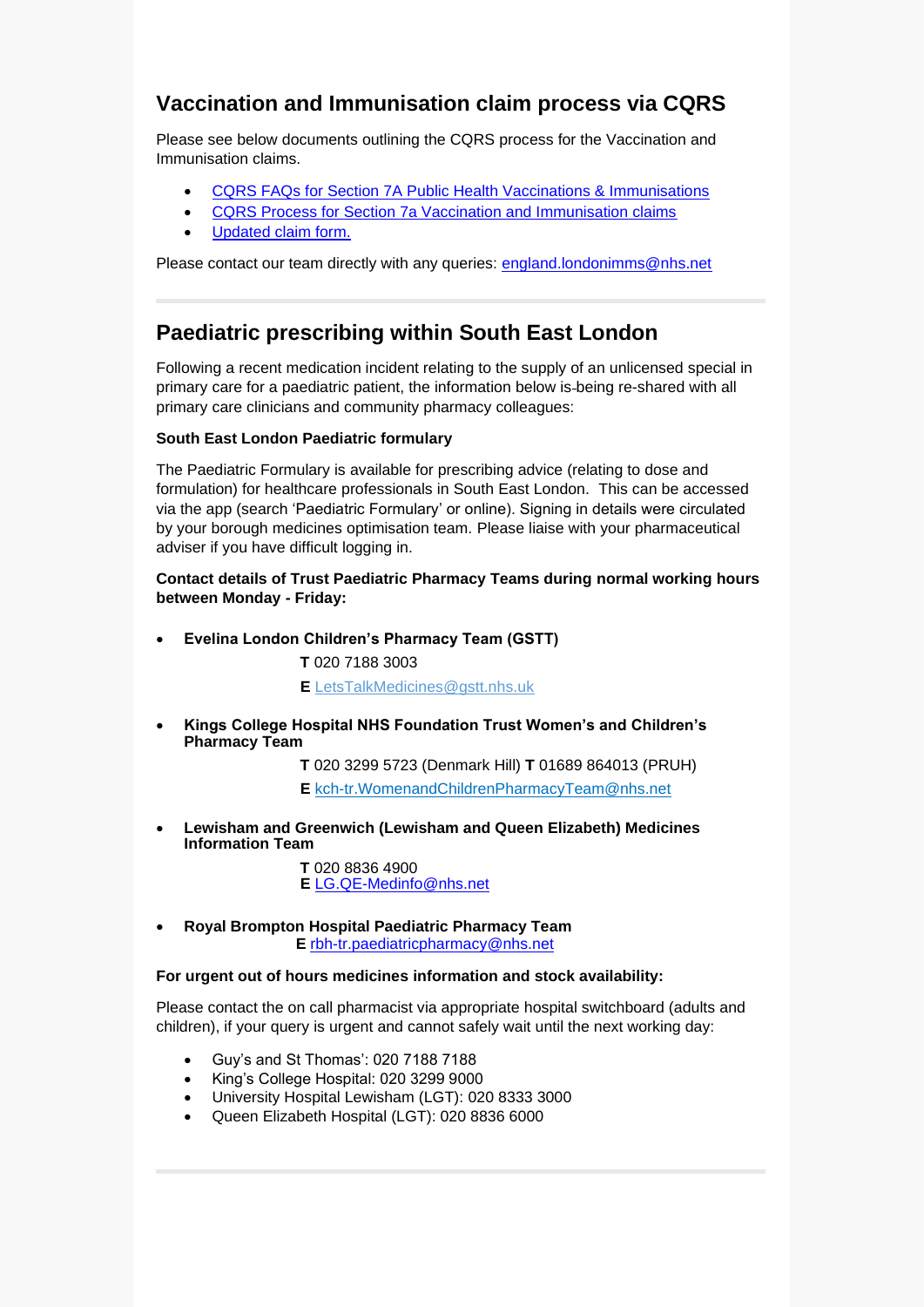# **National Patient Safety Alert: Inadvertent oral administration of potassium permanganate**

Potassium permanganate ('tablet' form or solution) is routinely used to treat weeping and blistering skin conditions. It is supplied in concentrated forms as a 'tablet' or a solution which requires dilution prior to use as a soak or in the bath. These concentrated forms are highly toxic if ingested and can cause rapid swelling and bleeding of the lips, tongue, gross oropharyngeal oedema, local tissue necrosis, stridor and GI ulceration. Ingestion can be fatal due to GI haemorrhage, acute respiratory distress syndrome and/or multiorgan failure. A recent review of NRLS reports over a 2 year period, has identified that these incidents are still occurring.

#### **Actions for Primary Care:**

Ensure procedures/guidelines for use of potassium permanganate align with all BAD recommendations including:

- Patients are not on repeat prescriptions for potassium permanganate
- Prescriptions include clear instructions to dilute before use
- Dispensing label includes the warning 'HARMFUL IF SWALLOWED'
- Prescriptions are only issued by an appropriate prescriber
- If potassium permanganate is to be used in a patient's home, a risk assessment must be done before prescribing
- All patients must be supplied with a patient information leaflet.

Please see the [alert](https://www.cas.mhra.gov.uk/ViewAndAcknowledgment/viewAttachment.aspx?Attachment_id=103992) for full information.

# **Message from Lewisham and Greenwich NHS Trust - Important changes to prescribing for outpatients**

On 25 April 2022 Lewisham and Greenwich NHS Trust is introducing electronic prescribing in adult outpatient clinics. This follows the success of electronic prescribing in the Trust's inpatient wards and pilots in a few outpatient specialties.

This safer more efficient way of working provides many benefits to patients and prescribers alike including:

- Flags for allergies and drug interactions
- Clear, legible prescribing with prescriber's name clearly visible
- Prescription history is clearly recorded on the electronic patient record in iCare
- No more lost paper prescriptions the outpatient prescription is sent instantly to the hospital outpatient pharmacy for collection by the patient.

#### **How this affects GP practices**

- From Monday 25 April a copy of outpatient prescriptions will arrive in the GP Docman system after being screened by one of our outpatient pharmacies in a similar manner to how inpatient discharge prescriptions do. We plan to switch to electronic prescribing in all specialties over the course of 2022/23.
- A few prescriptions from some specialties will however remain on paper

**Note: When the patient does not require an immediate supply of medication, the clinician will complete a paper outpatient referral form and give this to the patient to take to their GP. This workflow remains unchanged and further communications to make this electronic will follow later this year.**

[A sample electronic prescription](https://selondonccg.nhs.uk/wp-content/uploads/2022/04/Example-Outpatient-Prescription.pdf) is attached for information. Please share this information with your practice team so that they are familiar with the new system

If you have any queries regarding the new process please contact [lg.electronicprescribing@nhs.net](mailto:lg.electronicprescribing@nhs.net)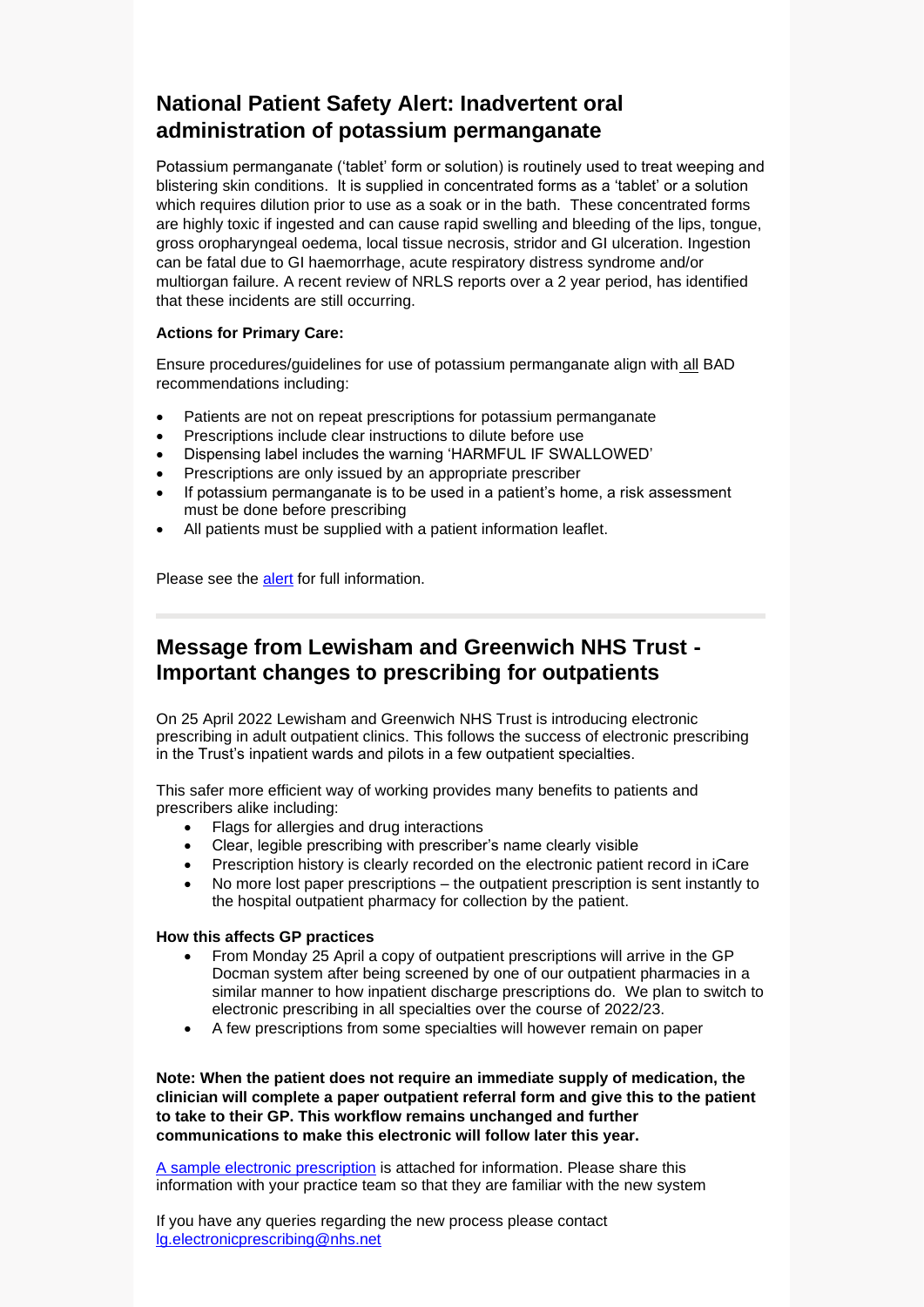# **Joint Statement from London Procurement Partnership and London Diabetes Clinical Network on Flash Glucose Monitoring and CGM**

Please find attached [a joint statement](https://selondonccg.nhs.uk/wp-content/uploads/2022/04/Statement_NICE-Guidance_Flash-Glucose-Monitoring-and-CGM_March-2022rg-approved_1.0.docx) from the NHS London Procurement Partnership and London Diabetes Clinical Network following the update publications of the NICE guideline on Type 2 diabetes in adults: management, and the NICE guideline on Type 1 diabetes in adults: diagnosis and management, which addresses access to flash glucose monitors and continuous glucose monitors (CGM).

[Overview | Type 2 diabetes in adults: management | Guidance | NICE](https://www.nice.org.uk/guidance/ng28) [Overview | Type 1 diabetes in adults: diagnosis and management | Guidance | NICE](https://www.nice.org.uk/guidance/ng17)

The guidance recommends that:

- all adults with type 1 diabetes should have access to either Flash or CGM
- all children with type 1 diabetes should have access to CGM
- some people with type 2 diabetes who use insulin intensive therapy (2 or more injections a day) should have access to Flash, for example if they experience recurrent or severe hypos, if they have a disability that means they cannot finger-prick test or if they would otherwise be advised to test 8 or more times a day.

The new guidelines also recommend that the health system addresses the inequalities in Flash and CGM access that already exist. Further implementation advice to help address variability in access and provision to Flash and CGM will be forthcoming in the following weeks.

### **Process for raising Viapath issues and queries**

A reminder about how to raise an issue or query in respect to the provision of your pathology service. Viapath Pathology Support Services are there to handle calls and emails from anyone needing help and are the first place to go to raise any issues or queries. We have also set out the [process](https://view.officeapps.live.com/op/view.aspx?src=https%3A%2F%2Fselondonccg.nhs.uk%2Fwp-content%2Fuploads%2F2022%2F04%2FViapath-Issues-Queries-Process-April-2022.pptx&wdOrigin=BROWSELINK) for raising a Datix Quality Alert if appropriate.

# **BGL: Coding update BGL**

Viapath has been working hard to resolve issues relating to coding with a focus being given to high volume tests. All translations for core chemistry, core haematology, coagulation, virology, and red cell tests have now been mapped. Immunology has also been mapped. Microbiology translation codes are being worked through with an updated test list for mapping.

# **SEL offers to support Primary Care Sustainability**

- We have published a guide to support [non clinical decarbonisation](https://selondonccg.nhs.uk/wp-content/uploads/2022/03/SEL-ICS-Decarbonising-primary-care-guide.pdf)
- We have purchased 20 places per borough for [sustainability training f](https://sustainablehealthcare.org.uk/courses/introduction-sustainable-healthcare)or GPs
- We have rented an air quality monitor per borough and offered for GPs to host
- We have purchased a number of cycle storage solutions which practices can request [Premium Cyclepods](https://www.cyclepods.co.uk/pod-range/) [Range Overview | Cyclepods](https://www.cyclepods.co.uk/pod-range/) [Ltd](https://www.cyclepods.co.uk/pod-range/)
- We have partnered with Sustrans to support active travel of General Practice staff – working with one PCN per borough and are asking for expressions of interest. Please see the [attached EOI form f](https://selondonccg.nhs.uk/wp-content/uploads/2022/04/Active-Travel-EOI-for-Sustrans-Work-FINAL.docx)or more information.

Express interest for any of the above via [sel.netzero@nhs.net](mailto:sel.netzero@nhs.net)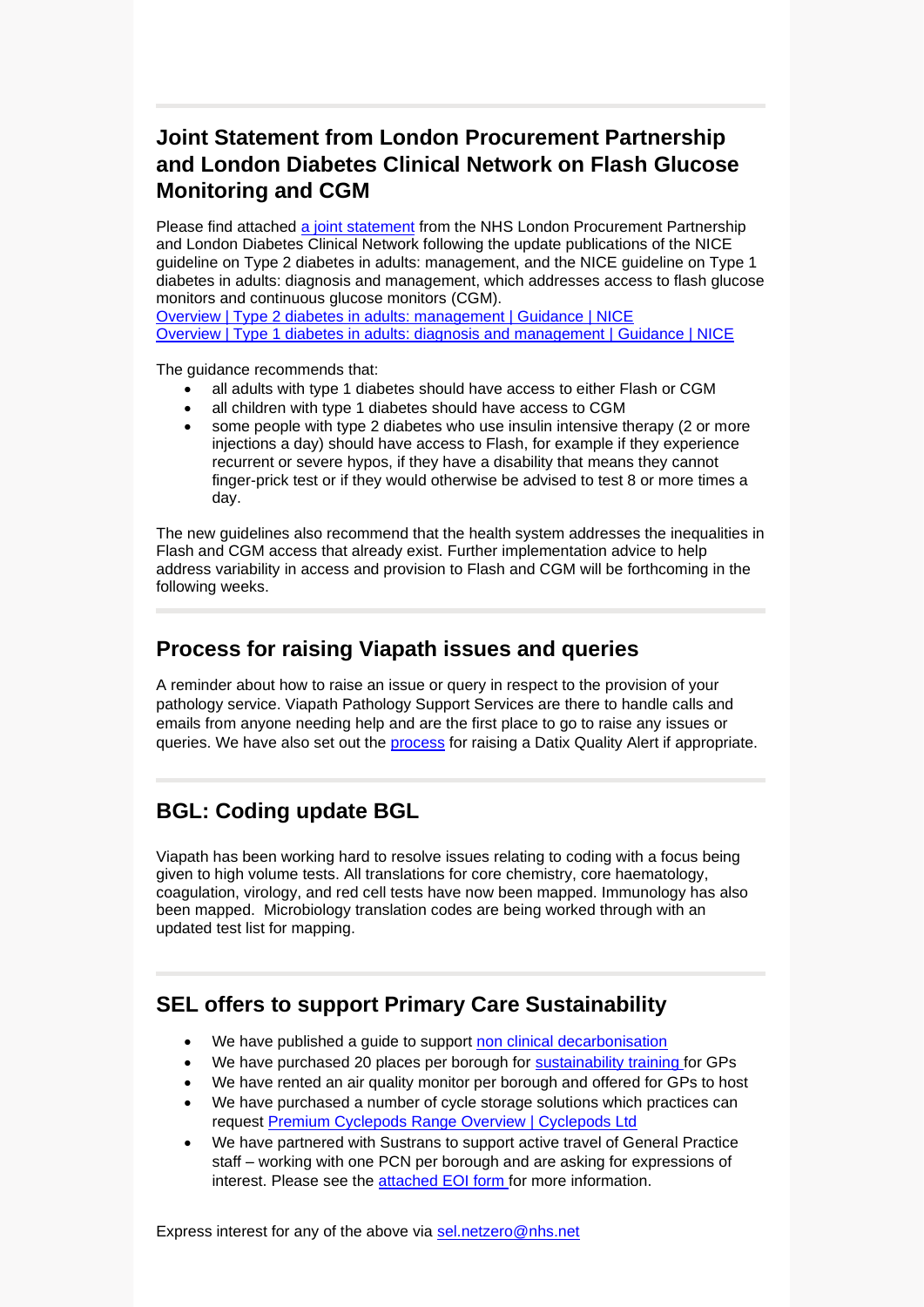# **Keeping Well in South East London**

[Keeping Well in South East London](https://www.keepingwellsel.nhs.uk/) is a staff wellbeing service for health and social care staff across South East London. Staff can self-refer to the service for an assessment or request a callback if preferred. The website includes a wide range of [self-help](https://www.keepingwellsel.nhs.uk/information-and-resources)  [resources,](https://www.keepingwellsel.nhs.uk/information-and-resources) and information about [work-related support.](https://www.keepingwellsel.nhs.uk/work-related-support) Find out more [here.](https://selondonccg.nhs.uk/wp-content/uploads/2022/04/KWSEL-Support-Offers-Overview_.pdf)

# **Reminder - SEL Primary Care resilience survey**

As part of our Primary Care programme, we are looking to capture views in a resilience survey, which is open to all Primary Care staff in South East London. The survey is part of a project looking at the impact on general practice associated with the Covid pandemic, and how this could be addressed. It is intended to give an insight into workforce resilience which in turn will help guide future work to try to optimise workforce resilience within SEL. We will share its findings later in the Spring.

Thank you to those who have already taken part. **If you haven't yet responded, we would be very grateful if you could respond by Tuesday 19th April.** The survey is anonymous and should take less than 5 minutes to complete. <https://www.surveymonkey.co.uk/r/R7HGPZ3>

### **SEL Quality Alerts and Primary Care Incidents**

Please read the latest update [here.](https://selondonccg.nhs.uk/wp-content/uploads/2022/04/SEL-Quality-Alerts-and-Primary-Care-Incidents.docx)

#### **Reminder - Easter Bank Holiday Pharmacies Rota 2022**

Easter Bank Holiday Pharmacies Rota 2022 Please see a [list of pharmacies](https://selondonccg.nhs.uk/news/london-pharmacy-opening-hours-for-easter-2022/) opening for the Easter Bank Holiday weekend April 2022. Saturday 16 April is not a Bank Holiday, however there will be some pharmacies who will be closed on this day. Patients can visit NHS.UK or call NHS111 if they wish to check.

## **Cancer updates**

### **South East London Cancer Alliance**

Please find below a link to the latest version of the update, which also includes FAQs for primary care on cancer services in south east London to support GPs and patients during the pandemic. [Cancer updates for GPs 22](https://selondonccg.nhs.uk/wp-content/uploads/2022/03/SEL-Cancer-Updates-FAQs-for-Primary-Care-23-Mar-2022.pdf) March 2022.

# **Seminars, events, webinars and e-learning**

### **UKHSA immunisation update webinars May - July 2022**

Please see [attached](https://selondonccg.nhs.uk/wp-content/uploads/2022/04/Imms-Webinar-Flyer-May-July-2022.pdf) for webinars between May-July 2022. These are intended for immunisers working within a primary care setting in London.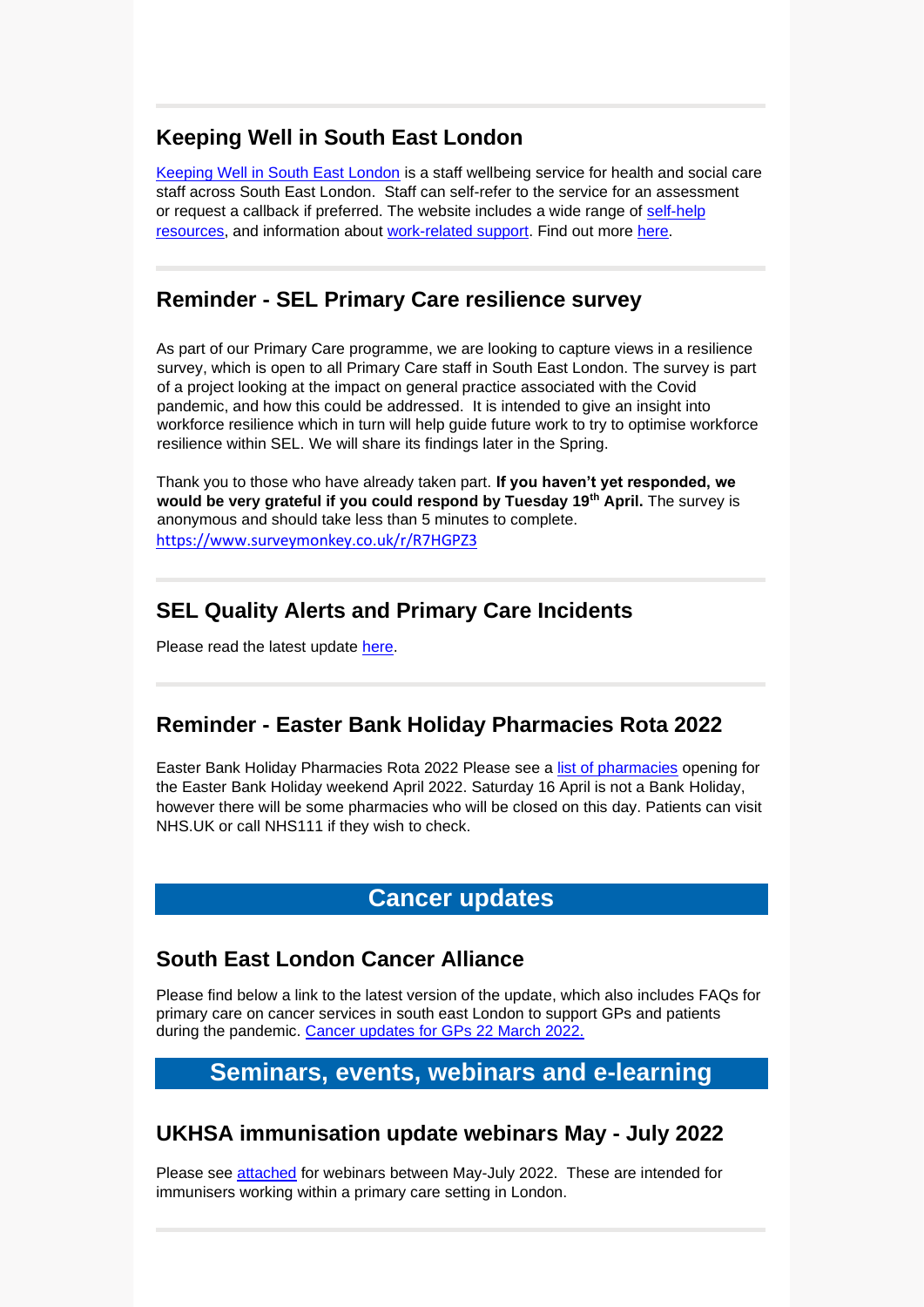# **ECHO Programme - King's College Hospital (Education, Training, Liver Health, Substance Misuse)**

Please see [attached](https://selondonccg.nhs.uk/wp-content/uploads/2022/04/Substance-Misuse-and-Liver-Disease-ECHO-Programme.pdf) for more dates and times for the new ECHO Programme starting on the **17th of May 2022 from 19:00 - 20:00.** 

This is a clinically-based educational program designed to improve the knowledge on Substance Misuse and associated liver disease to achieve better patient care. Register and find out more [here.](https://www.surveymonkey.co.uk/r/XRGL3R8) Find out more about the ECHO Project [here.](https://www.youtube.com/watch?v=Faz3O1clDMU)

### **Improve your sleep quality and daytime energy**

One-hour Sleep Sessions for primary care nurses in SE London:

**Wednesday 4th May 12.30-13.30** - [register here](https://buytickets.at/greenwichhealthtraininghub/674998) 

Following this session, you can book a 60-90 minute consultation to discuss your sleeping needs.

### **NHSE webinar – e-Referral system implementation**

**Monday 25 April, 14.15 – 15.00** via Teams.

This webinar showcases the experiences and practicalities of implementing and iterating eRS from a primary care perspective. Register [here.](https://www.events.england.nhs.uk/events/implementing-and-iterating-the-use-of-ers-for-advice-and-guidance)

# **Elective Transformation and Recovery Programme - Patient initiated follow ups in Primary Care**

*What Primary Care Needs to Know about PIFU - demystifying the concept* will include an overview of PIFU, clinical and patients' perspectives and shared decision making.

**Tuesday, 26th April from 12.30 – 13.30** via Teams. [Click here to join the](https://londoncommunications.cmail19.com/t/d-l-ffitll-iysitktyh-r/) meeting

# **NMP Update events**

[NMP monthly update -](https://www.eventbrite.co.uk/e/nmp-monthly-update-may-2022-diabetes-mellitus-tickets-207420388967) May 2022 - Diabetes mellitus, Wednesday 4 May 2022 at 12:30 | **[Eventbrite](https://www.eventbrite.co.uk/e/nmp-monthly-update-may-2022-diabetes-mellitus-tickets-207420388967)** 

NMP monthly update - June 2022 - [Anti-inflammatories, Thursday](https://www.eventbrite.co.uk/e/nmp-monthly-update-june-2022-anti-inflammatories-tickets-207425755017) 9 Jun 2022 at 12:30 | **[Eventbrite](https://www.eventbrite.co.uk/e/nmp-monthly-update-june-2022-anti-inflammatories-tickets-207425755017)**